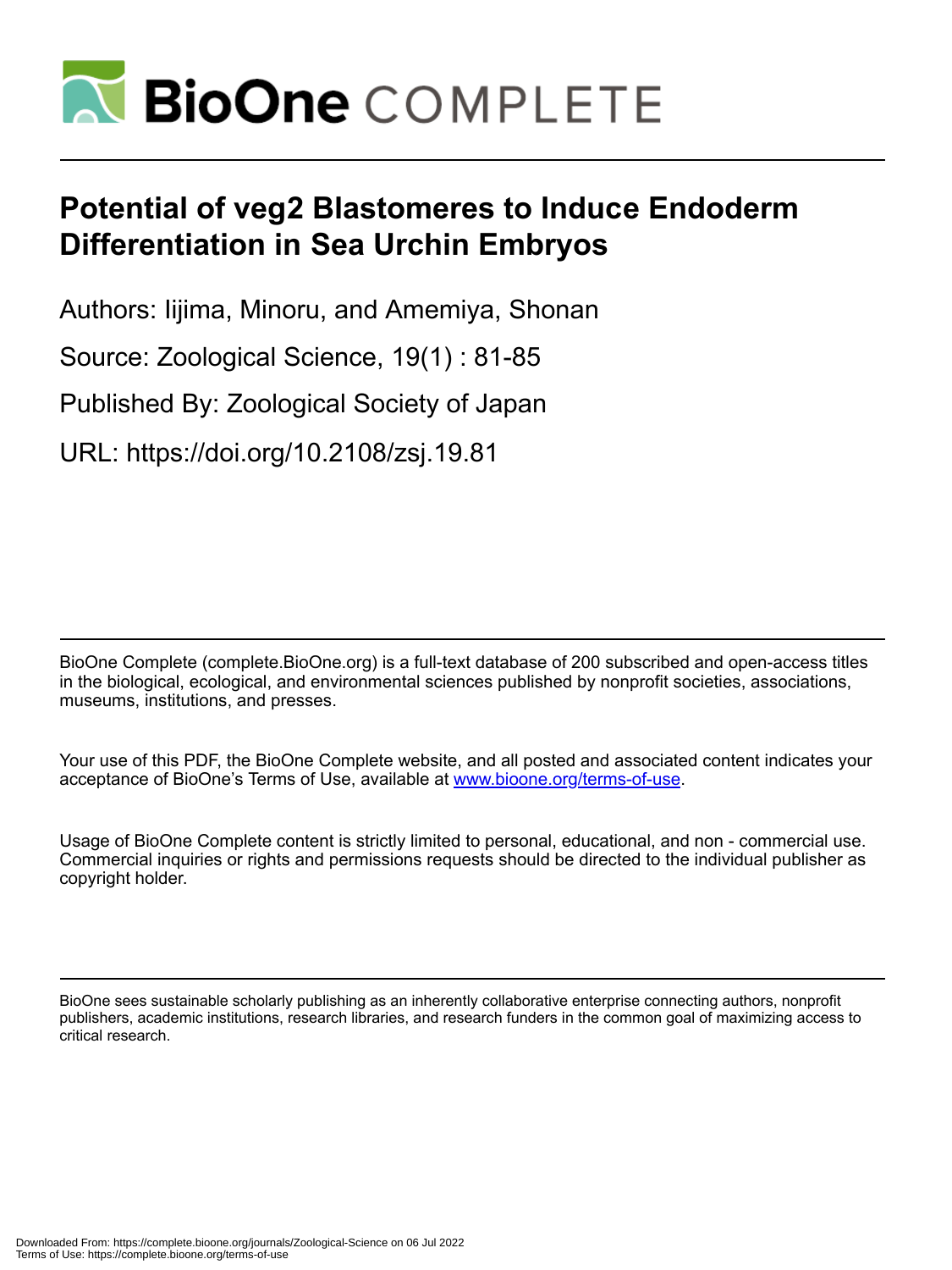### **[SHORT COMMUNICATION]**

## **Potential of** *veg***2 Blastomeres to Induce Endoderm Differentiation in Sea Urchin Embryos**

Minoru lijima<sup>1</sup> and Shonan Amemiya<sup>1,2\*</sup>

1 *Department of Biological Sciences, Graduate School of Science, University of Tokyo, Hongo, Bunkyo-ku, Tokyo 113-0033, Japan* 2 *Department of Integrated Biosciences, Graduate School of Frontier Sciences, University of Tokyo, Kashiwanoha, Kashiwa, Chiba 277-8562, Japan* 

**ABSTRACT**—Two different modes of gastrulation in sea urchin embryos have been reported. The first mode, reported in *Hemicentrotus pulcherrimus* and some other species, consists of two phases: a primary and a secondary invagination. The second mode involves gastrulation with a continuous convolution of cells near the blastopore; this mode has been reported to occur in the embryos of the sand dollar, *Scaphechinus mirabilis*. The rudimentary gut is comprised of fewer cells in the embryos of the former species than in the latter. We assumed that the differences in gastrulation modes could be related to the different potentials of the *veg*2 layer to induce endoderm differentiation in the upper layer. In the present study, we produced chimeric embryos consisting of an animal cap recombined with *veg*2 layer blastomere(s) to compare the inductive effect of the *veg*2 layer and/or the blastomere(s) in *H. pulcherrimus* and *S. mirabilis* embryos. Our results showed that the inductive effect of the *veg*2 layer is stronger in *S. mirabilis* embryos than in *H. pulcherrimus* embryos. Moreover, it was suggested that the difference in the strength of inductive effects of *veg*2 layers is related to the difference in gastrulation modes.

**Key words:** echinoid development, induction, cell-cell interaction, *veg*2 blastomere, gastrulation mode

#### **INTRODUCTION**

Gastrulation in sea urchin embryos has been reported to consist of two different phases (Dan and Okazaki, 1956; Gustafson and Kinnander, 1956): primary invagination (autonomous buckling of the vegetal plate) and secondary invagination. Secondary invagination can be further divided into two steps. In the first step, the archenteron elongates via a rearrangement of the cells in the rudimentary gut that was formed by the primary invagination (Ettensohn, 1985; Hardin and Cheng, 1986). In the second step, the secondary mesenchyme cells (SMCs) raise the gut by the filopodial constriction to complete gastrulation (Hardin, 1988). In this mode of gastrulation, no new cells are added to the archenteron after the primary invagination is completed (Kominami and Masui, 1996).

Although this gastrulation process has been observed

\* Corresponding author: Tel. +81-471-36-3656; FAX. +81-471-36-3656. E-mail: shonan@biol.s.u-tokyo.ac.jp in numerous echinoid species, a second type of gastrulation has been reported in the sand dollar, *S. mirabilis*. Gastrulation in this organism does not appear to have discernible phases (Kominami and Masui, 1996; Kominami and Takata, 2000). Convolution of the cells near the blastopore persists, even during the late gastrula stage.

At the 64-cell stage of the normal development of echinoid embryos, the rudimentary archenteron consists of descendants of part of the *veg*1 layer and all of the *veg*2 layer (Ruffins and Ettensohn, 1996; Logan and McClay, 1997). Kominami and Masui (1996) suggested that more cells derived from the *veg*1 layer contribute to the completion of the archenteron in *S. mirabilis* embryos than in *H*. *pulcherrimus* embryos, which exhibit the typical gastrulation process. Kominami and Masui (1996) also indicated that the number of cells in rudimentary gut was much higher in *S. mirabilis* embryos than in *H. pulcherrimus* embryos.

It has been hypothesized that a cascade of signals originating in the micromeres produced at the 16-cell stage flows from the vegetal to the animal direction for later cell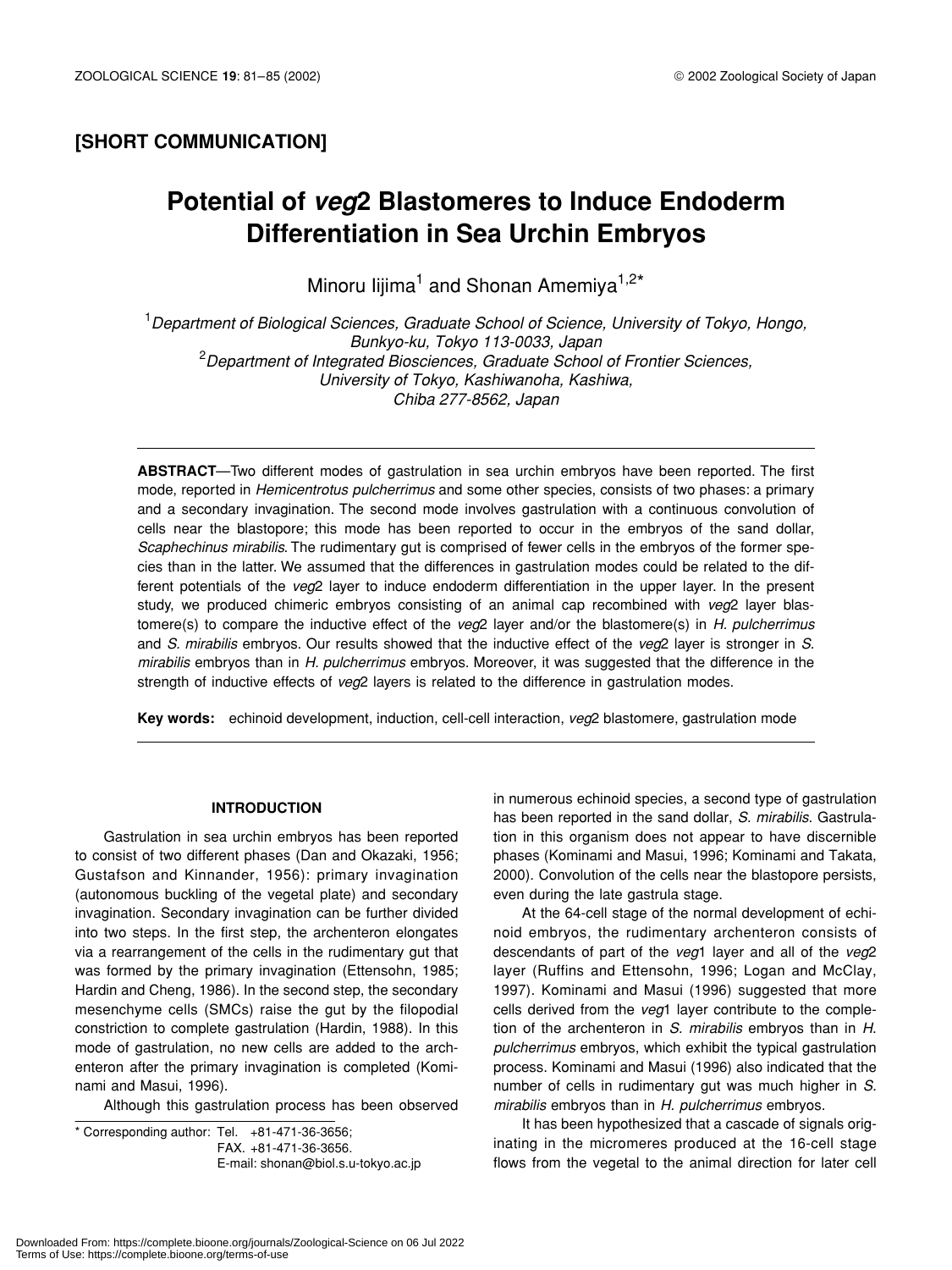

**Fig. 1.** Experimental procedure for producing recombinant embryos. The diagram shows the recombination of the animal cap with the *veg*2 layer (A). Bright field images (B, D) and fluorescent images (C, E) of the animal cap (arrowheads) and labeled *veg*2 layer (arrows) isolated from *S. mirabilis* embryos. Bar, 100 µm

specification (Davidson, 1989), and various experiments have supported this concept. Pluteus larvae develop from chimeric embryos consisting of micromeres and presumptive ectoderm (animal cap) (Horstadius, 1973; Amemiya, 1996; Minokawa *et al*., 1997; Minokawa and Amemiya, 1998). Both ectopic SMCs (McClay *et al*., 2000) and the secondary archenteron (Ransick and Davidson, 1993) have been found to be induced when exogenous micromeres are transplanted, indicating that the micromeres emit the inductive signal, although the timing of the micromere signal for archenteron induction might be much later than the 16-cell stage (Minokawa and Amemiya, 1999; Ishizuka *et al*., 2001). Micromere deletion at the 16-cell stage results in considerable reduction of the expression of the vegetal plate specific gene *Endo16* (Ransick and Davidson, 1995) and in no specification of SMCs (Sweet *et al*., 1999; McClay *et al*., 2000).

At the 6th cleavage, macromere descendants divide horizontally to form *veg*1 and *veg*2 layers. The inductive effect of *veg*2 cells is necessary for part of the *veg*1 cells to differentiate into endoderm (Logan and McClay, 1999). In the present study, we investigated the inductive activity of the *veg*2 layers in *H*. *pulcherrimus* and *S*. *mirabilis* embryos as a means of determining whether the difference in the activity of the inductive effects of the *veg*2 layers is connected to the different modes of invagination. Our results showed that the ability of the *veg*2 layer to induce endoderm differentiation in the animal-cap cells of *S*. *mirabilis* embryos is greater than in *H*. *pulcherrimus* embryos.

#### **MATERIALS AND METHODS**

#### **Animals and embryos**

Adult sea urchins (*Hemicentrotus pulcherrimus*) were collected around the Miura peninsula, while adult sand dollars (*Scaphechinus mirabilis*) were provided by the Otsuchi Marine Research Center and collected in the Inland Sea of Japan (Setonaikai). Gametes were obtained by the intracoelomic injection of 0.1 M acetylcholine chloride. The eggs were washed several times with artificial sea water (ASW; Jamarin-U, Jamarin Laboratory, Osaka, Japan). Fertilization was performed in 1 mM of aminotriazole (ATA) sea water to facilitate demembranization by preventing the fertilization envelopes from hardening. The fertilization envelopes were removed by pipetting the egg suspension with a fine-bore pipette. The demembranized eggs were cultured at about 14°C for *H. pulcherrimus* and at about 18°C for *S. mirabilis* in a Petri dish coated with 1.2% agar and filled with ASW.

#### **Recombination of** *veg***2 layers with animal caps**

The recombinants were produced according to the basic method of Minokawa and Amemiya (1999), with some minor adjustments.

Animal caps were isolated at the 32-cell stage in calcium-free sea water (CFSW) using a glass needle from a group of embryos that had been cultured in ASW. Another group of sibling embryos was cultured in ASW containing 50 µg/ml of rhodamine isothiocyanate (RITC; R-1755. Sigma Chemical Co., St Louis, MO, USA) from the 1 to 8-cell stage and then transferred to another dish filled with ASW. The *veg*2 layers were isolated from the RITC-labeled embryos at the 64-cell stage in CFSW using a glass needle. The animal cap recombinants with the labeled *veg*2 layer were produced and cultured in another dish coated with 1.2% agar and filled with ASW containing 100 units/ml of penicillin and 50 µg/ml of streptomycin sulfate (Fig. 1).

The developing recombinants were observed using an epifluorescence microscope (Optiphot, Nikon Corporation, Tokyo, Japan).

#### **Detection of alkaline phosphatase activity**

The procedures for detecting alkaline phosphatase activity were essentially identical to those reported by Minokawa and Amemiya (1999).

#### **RESULTS AND DISCUSSION**

Animal halves of sea urchin embryos isolated during the early cleavage stage differentiate exclusively into ectoderm to form a permanent blastula. However, the animal halves also have the potential to develop into pluteus-like larvae under the inductive influence of other blastomeres that have been recombined (Horstadius, 1973; Amemiya, 1996; Logan and McClay, 1999). We produced recombinant embryos [A+V2(8)] (Fig. 1) consisting of an animal half (A) and a *veg*2 layer (V2) that contained eight blastomeres (8) to determine the inductive potential of the *veg*2 layer. We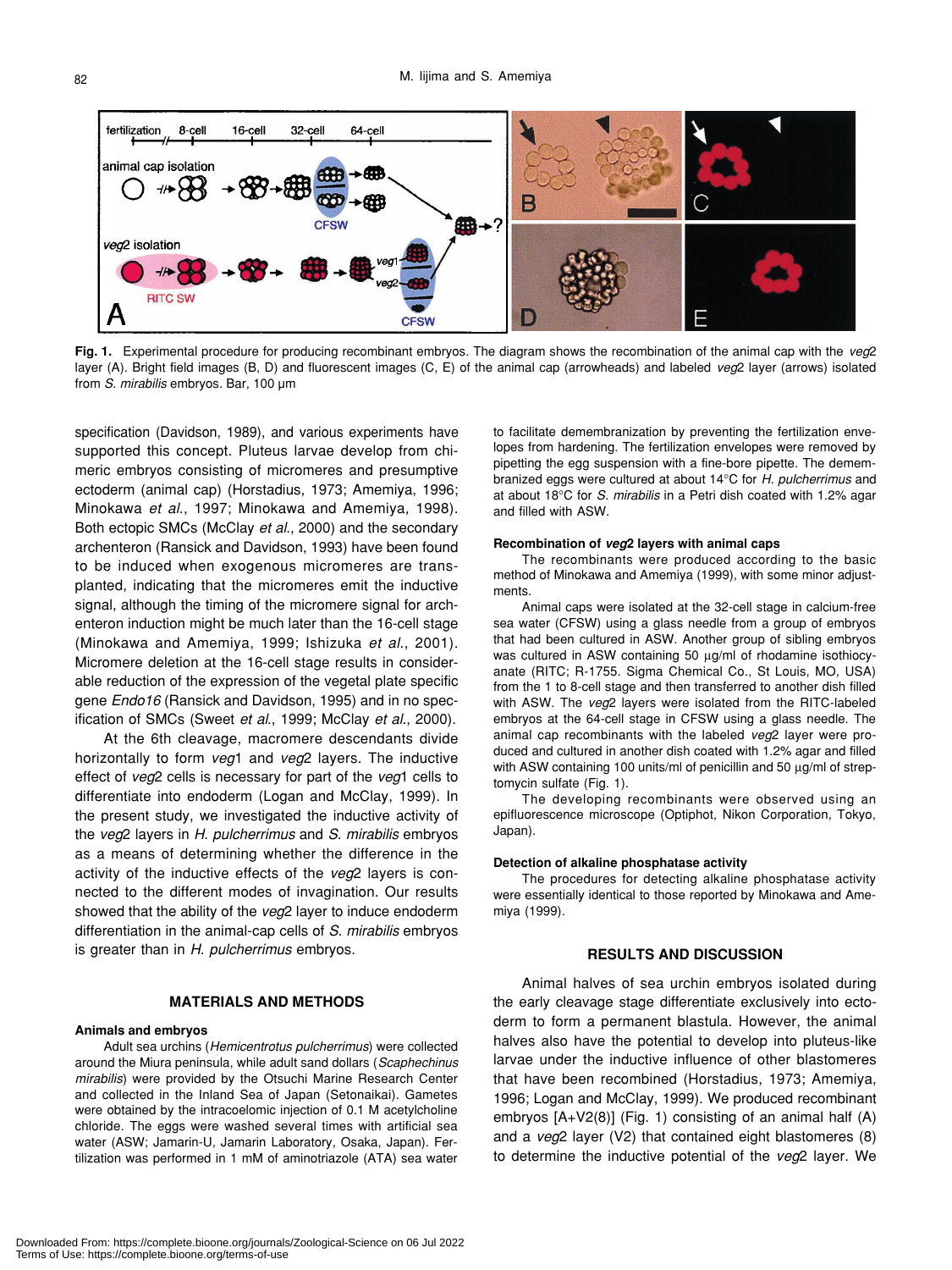judged the strength of the inductive effect of *veg*2 cells, by how many parts of the tripartite digestive tract originated from the animal-half cells. As the inductive effect increased in this system, cells derived from animal cap to have contributed to more parts of the tract could be assumed.

All of the [A+V2(8)] embryos in *H*. *pulcherrimus* developed into pluteus larvae (25/25) with a differentiated digestive tract (Fig. 2A,B). The labeled cells showed that the foregut and midgut were composed of *veg*2 descendants, whereas the hindgut did not contain any labeled cells in nearly half of the recombinants (Table 1). In this half of the recombinants, the hindgut had differentiated from the animal-half cells under the inductive influence of the *veg*2 cells (Fig. 2A,B, double arrowheads). In the other recombinants, however, the labeled *veg*2 cells prevailed throughout the entire tripartite digestive tract, indicating that induction had not occurred in these cases (Table 1). In *S*. *mirabilis*, a number of [A+V2(8)] embryos also developed into pluteus larvae (22/29) with a differentiated digestive tract (Fig. 2C,D). In

**Table 1.** The effect of *veg*2 layer on the induction of endoderm differentiation in animal-half cells. Each number is shown with percentage in parentheses

|                                    | N   |  |  |          | none H gut M, H gut F, M, H gut |
|------------------------------------|-----|--|--|----------|---------------------------------|
| H. pulcherrimus 25 13 (52) 12 (48) |     |  |  |          |                                 |
| S. mirabilis                       | 22. |  |  | 21(95.5) | 1(4.5)                          |
|                                    |     |  |  |          |                                 |

Abbreviations; H, hind; M, mid; F, fore



**Fig. 2.** Larvae with a digestive tract derived from recombinant embryos [A+V2(8)] in *H. pulcherrimus* (A, B) and *S. mirabilis* (C, D) two days after fertilization. A and C show bright field images, viewed from the left and dorsal sides, respectively. B and D show fluorescent images corresponding to A and B, respectively. Arrowheads, arrows and double arrowheads point to the foregut, midgut and hindgut, respectively. Bar, 100 µm

almost all of these recombinants, only the foregut (Fig. 2C,D, arrowheads) was composed of the *veg*2-descendant cells, with the midgut (Fig. 2C,D, arrows) and hindgut (Fig. 2C,D, out of focus) being derived from the animal-half cells (Table 1).

Alkaline phosphatase (APase) activity was examined to confirm whether the animal-half cells had functionally differentiated into a digestive tract. In both species, APase activity was expressed in the midgut and hindgut of the digestive tract derived from the animal-half cells in the recombinant larvae (Fig. 3), as in the normal larvae (Amemiya, 1996; Minokawa *et al.*, 1997).

The midgut and hindgut of *S*. *mirabilis* were entirely derived from the animal-half cells in all [A+V2(8)] chimeric embryos that developed the archenteron. In *H*. *pulcherrimus*, however, less than half of the chimeric embryos exhibited animal-half cells, and only in a limited region of the hindgut. These results indicate that the inductive potency of the *veg*2 layer in *S*. *mirabilis* is higher than in *H*. *pulcherrimus*. As described in the introduction, the mode of gastrulation in *S. mirabilis* embryos is different from that in *H. pulcherrimus* (Kominami and Masui, 1996). The number of cells in the archenteron in *S. mirabilis* embryos increased as gastrulation proceeded, whereas the numbers were almost constant in *H. pulcherrimus*. On the basis of the results obtained in the present study, the following appear to be possible explanations for the difference in modes of gastrulation in these two species. The inductive activity of the *veg*2 layer or the competence of the animal side cells in *H. pulcherrimus* embryos is weaker than in *S. mirabilis*, so that fewer cells in the animal side layer in *H. pulcherrimus* embryos are specified to endoderm than in *S. mirabilis*. It is also possible that the inductive signal of micromeres drives that of the *veg*2 layer, as reported by Davidson (1989) and Davidson *et al*. (1998). The difference in the intensity of the inductive effect of the *veg*2 layers may be associated with the difference in that of the micromeres between the two species. We are now producing the interspecies chimeric embryos derived from an animal cap isolated from one species recombined with a *veg*2 layer or a quartet of micromeres isolated from the other in order to investigate the above possibilities.



**Fig. 3.** Alkaline phosphatase (APase) activity in larvae derived from recombinant embryos [A+V2(8)], viewed from the left side. APase activity is detected in the induced hindgut of *H. pulcherrimus* (A) and the induced mid- and hindgut of *S. mirabilis* (B). Arrows and arrowheads point to the midgut and hindgut, respectively. Bar, 100 µm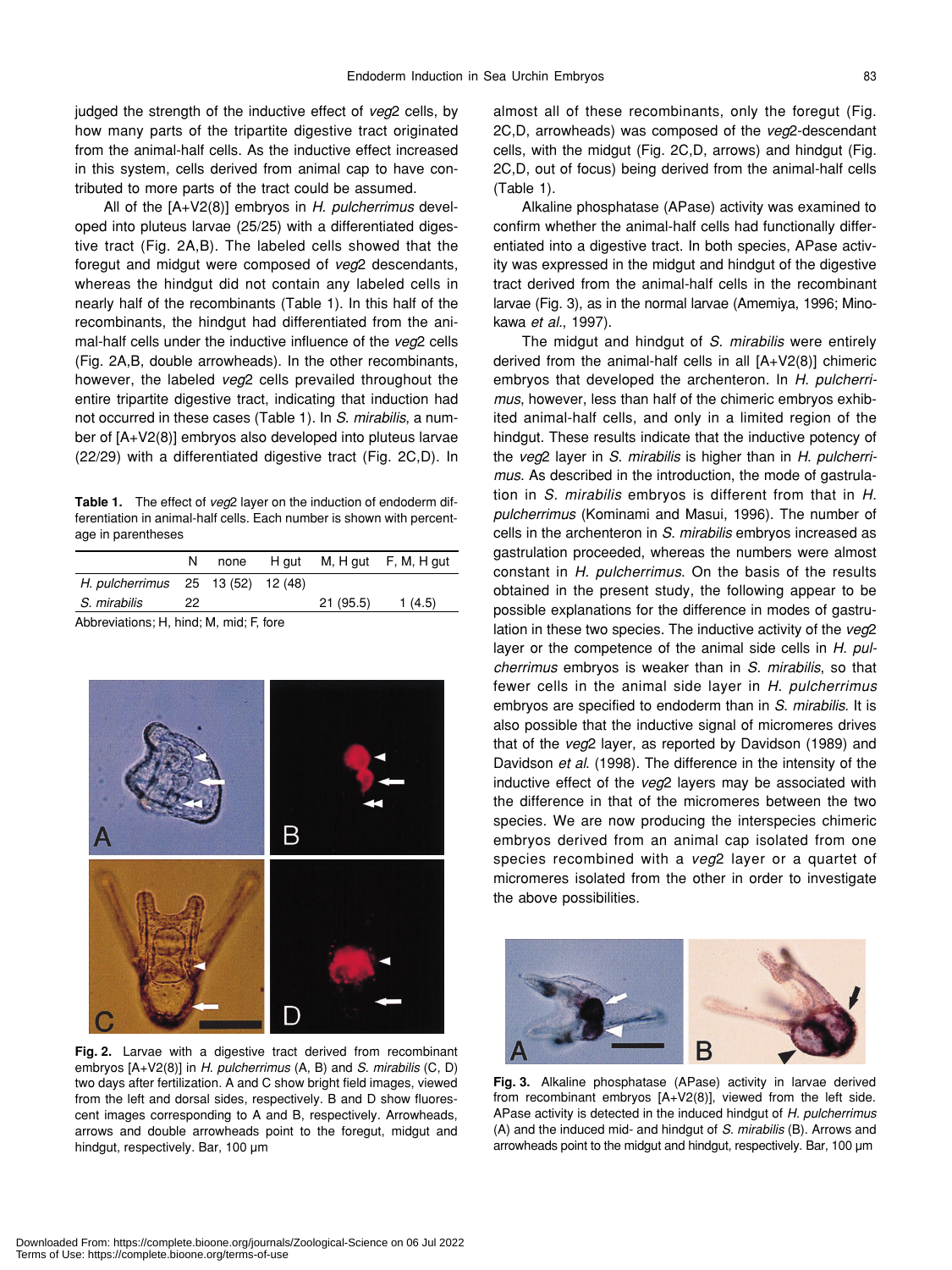Next, we produced several types of chimeric embryos  $[A+V2(x)]$  consisting of an animal cap  $(A)$  recombined with four, two, and one blastomere(s) (number, x) of the *veg*2 layer (V2) in *H. pulcherrimus*. More anterior fractions of the digestive tract were induced to differentiate from the animalhalf cells when fewer numbers of *veg*2 blastomeres were recombined (Fig. 4A), indicating that the inductive effect of the *veg*2 blastomeres rose as the number of *veg*2 blas-



**Fig. 4.** Difference in inductive effects related to variations in number of *veg*2 layer blastomeres of [A+V2(x)] embryos in *H. pulcherrimus* (A) and *S. mirabilis* (B). The induced region derived from animal-half cells within the digestive tract is shown diagrammatically under each group of columns. The parts of labeled *veg*2 cells are painted over. Arrows, arrowheads, and double arrowheads point to the hindgut, midgut, and foregut, respectively, of the induced animal-half cells.

- The labeled *veg*2 cells prevailed through all parts of the tripartite gut, so that no induction of *veg*2 layer blastomeres appeared to have occurred.
- \*\* Archenteron failed to segment into a tripartite tract, resulting in the formation of an incomplete gut.

tomeres decreased. Chimeric *S. mirabilis* embryos [A+V2(1)] consisting of an animal cap (A) recombined with just one (1) of the *veg*2 (V2) blastomeres were produced, and the inductive potential of the *veg*2 blastomere was found to be higher than that of the *veg*2 layer (Fig. 4B). These results show that the inductive activity of *veg*2 blastomere(s) increased as the number of *veg*2 blastomeres decreased. The mechanism(s) responsible for the decreased number of *veg*2 blastomeres exerting stronger inductive activity than the increased number of blastomeres is still unknown. One possibility is that a lateral interaction between *veg*2 blastomeres inhibits the inductive activity of neighboring cells, as reported by Henry *et al*. (1989) in regard to the mesomeres.

#### **ACKNOWLEDGMENTS**

We are grateful to members of Otsuchi Marine Research Center of the University of Tokyo for supplying the materials. This work was financially supported by Grant-in-Aids from the Ministry of Education, Science and Culture of Japan (09839009, 12640676), and by funds from the cooperative program (No.110, 2000) provided by the Otsuchi Marine Research Center, Ocean Research Institute, University of Tokyo to S. A. This study was carried out as a part of Ground Research Announcement for Space Utilization promoted by the Japan Space forum.

#### **REFERENCES**

- Amemiya S (1996) Complete regulation of development through out metamorphosis of sea urchin embryos devoid of macromeres. Develop Growth Differ 38: 465–476
- Dan K, Okazaki K (1956) Cyto-embryological studies of sea urchins III. Role of the secondary mesenchyme cells in the formation of the primitive gut in sea urchin larvae. Biol Bull 110: 29–42
- Davidson EH (1989) Lineage-specific gene expression and the regulative capacities of the sea urchin embryos. Development 105: 421–445
- Davidson EH, Cameron RA, Ransick A (1998) Specification of cell fate in the sea urchin embryo: summary and some proposed mechanisms. Development 125: 3269–3290
- Ettensohn CA (1984) Gastrulation in the sea urchin embryos is accompanied by the rearrangement of invaginating epithelial cells. Dev Biol 112: 383–390
- Gustafson T, Kinnander H (1956) Micro-aquaria for time-lapse cinemicrographic studies of morphogenesis in swimming larvae and observations on gastrulation. Exp Cell Res 22: 437–449
- Hardin JD, Cheng LY (1986) The mechanisms and mechanics of archenteron elongation during sea urchin gastrulation. Dev Biol 115: 490–501
- Henry JJ, Amemiya S, Wray GA, Raff RA (1989) Early inductive interactions are involved in restricting cell fates of mesomeres in sea urchin embryos. Dev Biol 136: 140–153
- Horstadius S (1973) In "Experimental Embryology of Echinoderms", Clarendon Press, Oxford
- Ishizuka Y, Minokawa T, Amemiya S (2001) Micromere-descendants at the blastula stage are involved in normal archenteron formation in sea urchin embryos. Dev Genes Evol 211: 83–88
- Kominami T, Masui M (1996) A cyto-embryological study of gastrulation in the sand dollar, *Scaphechinus mirabilis*. Dev Growth Differ 38: 129–139
- Kominami T, Takata H (2000) Cellular basis of gastrulation in the sand dollar, *Scaphechinus mirabilis*. Biol Bull 199: 287–297
- Logan CY, McClay DR (1997) The allocation of early blastomeres to